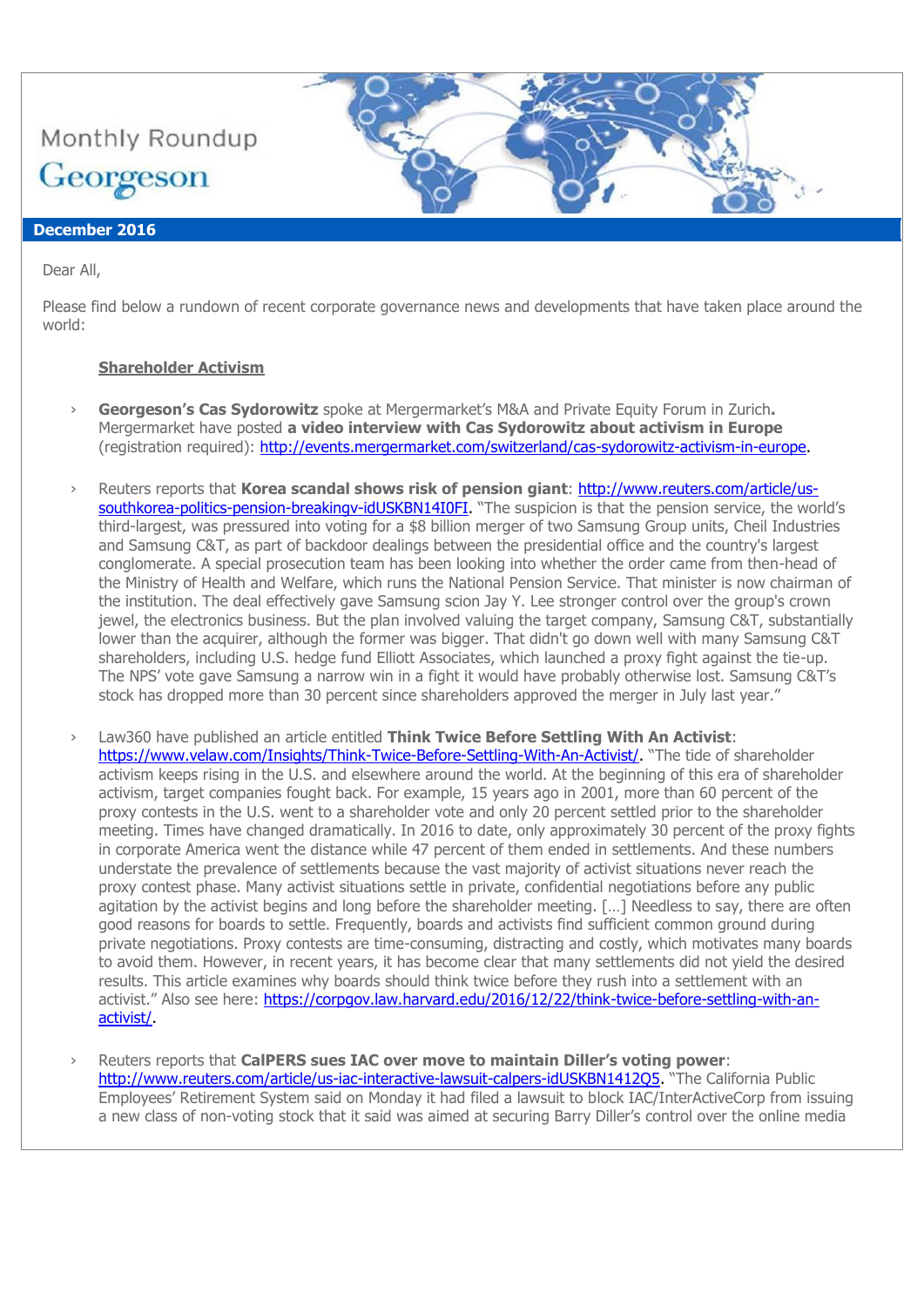company at the expense of other shareholders. Chairman Diller controls more than 44 percent of IAC's voting shares, while the billionaire owns less than 8 percent of the company's stock, CalPERS said in a statement."

› DealBook reports that **As Avianca Weighs Bids, Hedge Fund Plays Unusual Role: Diplomat**: [http://www.nytimes.com/2016/12/05/business/dealbook/as-avianca-weighs-bids-hedge-fund-plays-unusual](http://www.nytimes.com/2016/12/05/business/dealbook/as-avianca-weighs-bids-hedge-fund-plays-unusual-role-diplomat.html)[role-diplomat.html.](http://www.nytimes.com/2016/12/05/business/dealbook/as-avianca-weighs-bids-hedge-fund-plays-unusual-role-diplomat.html) "That has brought Elliott's executives to the negotiating table in recent months, meeting with Avianca's suitors, participating in board meetings and keeping an eye on their borrower. [...] If a deal comes together, Elliott would have helped broker one of the biggest deals in the airline industry this year. [...] Better known as a combatant than a diplomat, Elliott has emerged at Avianca as a result of a two-decade-long relationship with Mr. Efromovich that executives first disclosed to Avianca's board members this summer. Elliott has long specialized in taking positions in complicated loan arrangements, most notably its investment in defaulted Argentine debt, and over the years Elliott has helped to bankroll the expansion of Mr. Efromovich's Synergy Group."

### **Europe…**

- › Investment & Pensions Europe reports that **EU negotiators reach agreement on revised Shareholder Rights Directive**: [https://www.ipe.com/news/esg/eu-negotiators-reach-agreement-on-revised-shareholder](https://www.ipe.com/news/esg/eu-negotiators-reach-agreement-on-revised-shareholder-rights-directive/10016620.article)[rights-directive/10016620.article.](https://www.ipe.com/news/esg/eu-negotiators-reach-agreement-on-revised-shareholder-rights-directive/10016620.article) "Under the new rules, institutional investors will be required, on a "complyor-explain basis", to develop and disclose a policy on how they intend to engage with investee companies. If they do not do so, they will have to explain why. Other requirements include the right for shareholders to vote on the remuneration policy for a company's directors. […] The Commission had proposed that the vote on pay should be binding, but, in 2015, MEPs voted to let member states decide if shareholder votes on pay should be binding or advisory. According to the statement from the European Parliament, the next steps are for its Legal Affairs Committee to approve the negotiators' agreement in a vote in January, with a final plenary vote scheduled for March. The Council will also have to adopt the final text next year, and, after the directive is officially published, member states will have two years to transpose it."
- › The Financial Times reports that **UK chief executives earn much more than European peers**: [https://www.ft.com/content/585f41d4-c778-11e6-9043-7e34c07b46ef.](https://www.ft.com/content/585f41d4-c778-11e6-9043-7e34c07b46ef) "Chief executives of big UK companies are part of a pay 'premier league', earning substantially more than their continental European peers. But unlike in football, where total spending on players is reflected in team performance, paying a UK chief executive more does not guarantee improved results, according to new comparative research by Vlerick Business School's Executive Remuneration Centre. Xavier Baeten, the centre's founder, said: 'People say "if you pay peanuts, you get monkeys". Our study doesn't show that you can pay peanuts, but it does show that you won't get the best chief executives by overpaying them.' The study of 701 companies also found that UK chief executives receive a higher proportion of their total remuneration as variable pay, relative to continental European business leaders. Such bonuses and long-term incentive plans are often tied to earnings per share and total shareholder return, which Prof Baeten warned could encourage short-termism and 'may even be dangerous'." See here for Vlerick Business School's **CEO Remuneration Study 2016**: [https://fd.nl/binaries/36/08/71/presentatie-bevindingen-ceo-remuneration-onderzoek-voor-nederland-als](https://fd.nl/binaries/36/08/71/presentatie-bevindingen-ceo-remuneration-onderzoek-voor-nederland-als-pdf.pdf)[pdf.pdf.](https://fd.nl/binaries/36/08/71/presentatie-bevindingen-ceo-remuneration-onderzoek-voor-nederland-als-pdf.pdf)

### **…and beyond**

› The Wall Street Journal reports that the **CFA Institute Calls Out Use of Non-GAAP Metrics**: [http://blogs.wsj.com/cfo/2016/12/13/cfa-institute-calls-out-use-of-non-gaap-metrics/.](http://blogs.wsj.com/cfo/2016/12/13/cfa-institute-calls-out-use-of-non-gaap-metrics/) "Add another group to the list of those calling out companies for using adjusted earnings. Nearly 80% of firms in the S&P 500 and the FTSE 100 use financial measures outside of generally accepted accounting principles, and that could mislead investors, according to a study by the CFA Institute in London. Even though companies need to reconcile non-GAAP measures when they report results, their increasing use can lead to investors comparing apples with oranges, said Vincent Papa, acting head of financial reporting policy at the CFA Institute. 'The like-for-like premise is often times undermined,' he said, 'resulting in confusion on behalf of investors, especially retail investors.' Regulatory bodies like the Securities and Exchange Commission, the European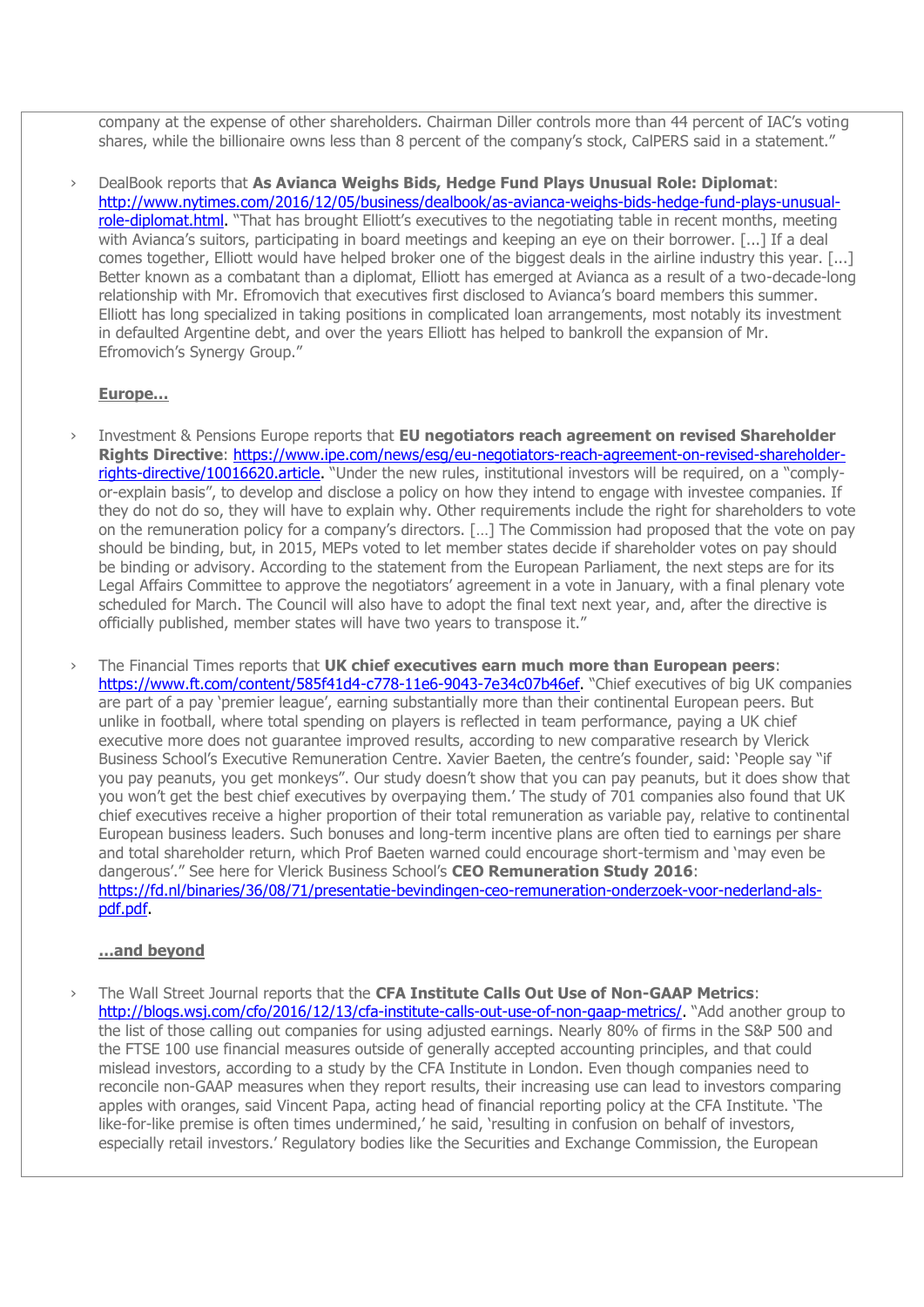Securities and Markets Authority and the International Organization of Securities Commissions are stepping up their efforts to address these investor concerns."

› The Financial Times reports that **Big Four auditors face crackdown on global operations**: <https://www.ft.com/content/86e72a0a-c14f-11e6-9bca-2b93a6856354>. "The Big Four auditing firms routinely boast about their global footprint in more than 150 countries, promising clients joined up services around the world. But KPMG, Deloitte, PwC and EY are much less forthcoming about how audit quality can sometimes vary widely from one region of the world to another, critics say. Lapses in oversight by one of the Big Four were highlighted last week when the US accounting watchdog hit Deloitte's Brazil business with a recordsetting \$8m fine. The Public Company Accounting Oversight Board found accountants in Brazil falsified the audit of a local airline, altered documents and misled inspectors reviewing the audit. The case marked the first time that the PCAOB had taken action against an affiliate of a Big Four firm over an alleged fraud and cover up. That same day, PCAOB also announced a \$750,000 settlement with Deloitte Mexico after finding altered documents in its audit of US mining company Southern Copper."

## **UK**

› The Financial Times reports that **BlackRock threatens tougher action on executive pay**: [https://www.ft.com/content/2ca8a554-bba6-11e6-8b45-b8b81dd5d080.](https://www.ft.com/content/2ca8a554-bba6-11e6-8b45-b8b81dd5d080) "BlackRock, the world's largest investor, is threatening to vote against the re-election of board directors who fail to rein in outsized pay packages for their top executives. The fund manager will outline its tougher stance in a letter to the heads of remuneration committees of the UK's biggest 350 companies. 'We will be voting against [remuneration] committee chairmen if we think there is a disconnect between [executive] pay and performance,' Amra Balic, head of BlackRock's Emea Investment Stewardship team, told MPs at a hearing on Tuesday. […] BlackRock was 'preparing a paper and a letter to go out in coming weeks to 350 UK companies outlining some of the market level concerns we feel exist – pay rises year on year, pension contributions and benchmarking,' she said. 'And we will hold chairmen of remuneration committees directly accountable for what happens with pay if we feel it is not linked to performance by voting against [them].'"

› ICSA reports that on **Boardroom diversity: More action is needed**:

[https://www.icsa.org.uk/knowledge/governance-and-compliance/analysis/december-boardroom-bellwether-](https://www.icsa.org.uk/knowledge/governance-and-compliance/analysis/december-boardroom-bellwether-2016)[2016.](https://www.icsa.org.uk/knowledge/governance-and-compliance/analysis/december-boardroom-bellwether-2016) "Nearly half of the FTSE 350 company secretaries who responded to the survey said that their boards do not meet Lord Davies' target of having a quarter female representation. This target was met in the FTSE 100 in 2015, but has since stagnated, with women on the largest 100 boards now making up just over 26%. Given that a target for the FTSE 250 has only recently been put in place, some outliers would be expected. But what is really surprising is that, of those who have not met the 25% target, more than a third have no plans in place to do so before January 2018. Meanwhile, over a third – 39% – have no plans to do so at all."

› Lombard reports that **in one respect Brexit has driven down executive pay**: <https://www.ft.com/content/00b63b40-b6f2-11e6-ba85-95d1533d9a62>. "The result for foreign executives working in the UK is that their earnings are now worth a lot less back home. For purely illustrative purposes, Lombard retrieved the headline annual pay figure for four chief executives who run big UK companies and calculated how much those earnings have fallen in the money used in their country of origin. The pay packet of Kingfisher's poised French boss Véronique Laury has dropped €230,000 in value. Ross McEwan, RBS's Kiwi CEO now has NZ\$1.1m less to spend on All Blacks home game tickets. Prudential's head wrangler Mike Wells, who is American, has seen his cattle/hat ratio slip \$2.3m. Rakesh Kapoor of Reckitt Benckiser, who has dual British and Indian nationality, has seen his earnings tumble by Rs300m."

# **France**

› Glass Lewis explains that **Amendment on Executive Pay Leaves French Boards in a Bind**: [http://www.glasslewis.com/amendment-executive-pay-leaves-french-boards-bind/.](http://www.glasslewis.com/amendment-executive-pay-leaves-french-boards-bind/) "Embedded in an omnibus transparency and economic modernisation bill (known colloquially as 'Sapin 2'), this amendment institutes two separate binding votes on remuneration: a forward looking vote on policy, and a backward looking vote on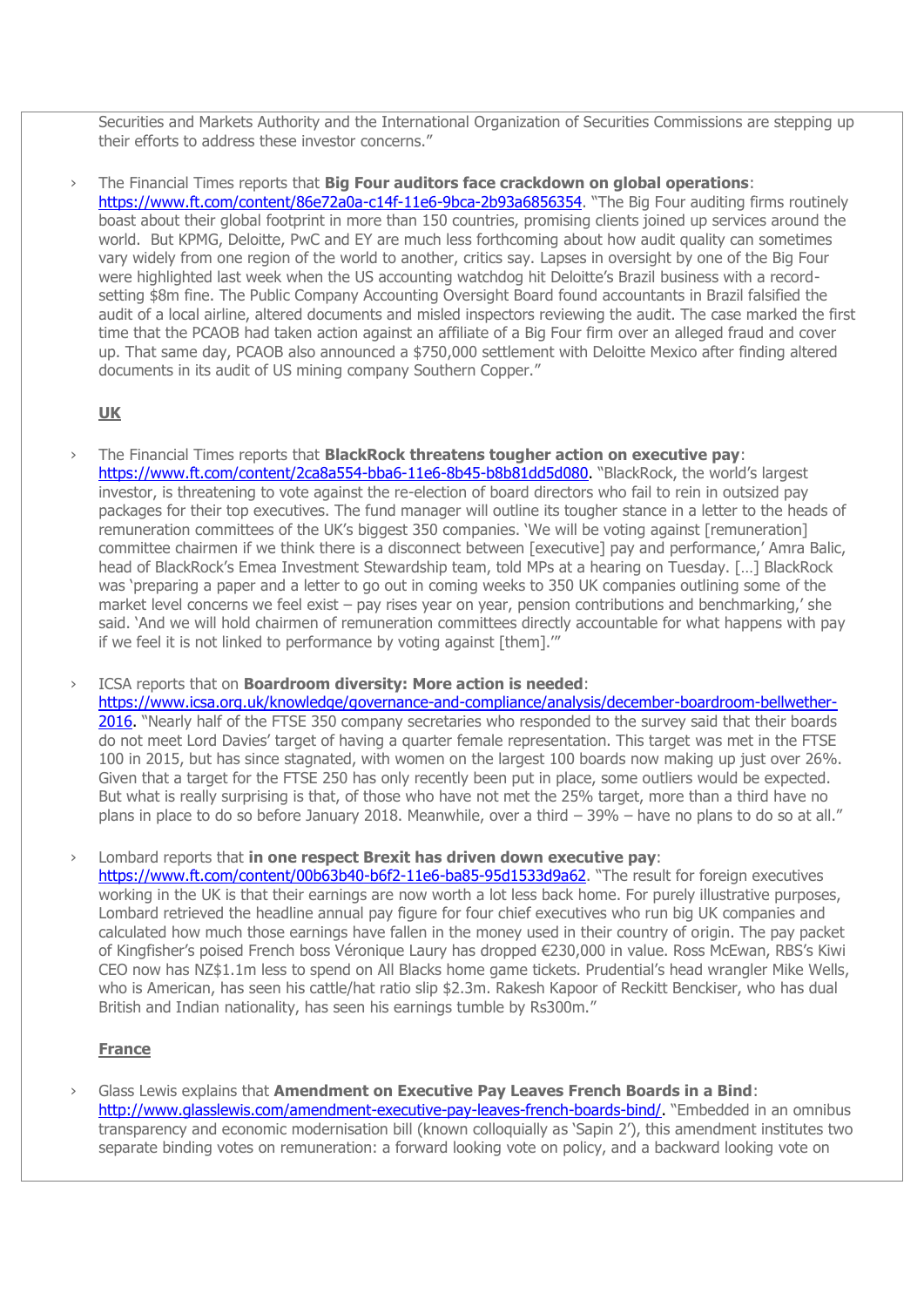variable and exceptional pay amounts. In terms of timing, the former vote will come into force in 2017, while the latter won't grace the AGM ballot card until 2018. More specifically, the new rules for 2017 include a forward looking, annual, binding shareholder vote on the 'principles and criteria of determination, distribution and allocation of fixed, variable and exceptional components of total compensation and benefits any kind', attributable to the chair, CEO, and Deputy CEO in a single board structure, or to the members of the executive board, the sole managing director, and the members of the supervisory board in a dual board structure. In case of failure of this forward looking vote, the previous principles and criteria will continue to apply or, if there was no previous policy, remuneration will be determined 'in accordance with the previous year's remuneration'. In 2018, the second binding vote will come into force: for any payment to occur, shareholders will be required to approve the payment of variable and exceptional pay amounts to the chair of the board of directors or the supervisory board, the CEO, deputy CEO, the members of the management board or a sole managing director. The amendment does not specify what recourse issuers may have in case of a failure of this second binding vote."

# **Germany**

› The BVI (the German Investment Funds Association) **have published their 2017 guidelines**: [https://www.bvi.de/regulierung/branchenstandards/analyse-leitlinien-fuer-hauptversammlungen-alhv/.](https://www.bvi.de/regulierung/branchenstandards/analyse-leitlinien-fuer-hauptversammlungen-alhv/) The new guidelines now state that: 1) companies should disclose the first appointment date of both the audit firm and the audit partner; 2) the remuneration system should be proposed for a shareholder vote at least every five years (even when there is no change); 3) the excess (or deductible) applied to the D&O insurance should be disclosed; 4) supervisory board members whose tenure exceeds 10 years will no longer considered independent; 5) they clarify the overboarding guidelines applied to supervisory board members; 6) they specify that the supervisory board must include a financial or audit expert; 7) they underline that failure to disclose individual meeting attendance could result in a vote against a supervisory board member's re-election (and not just against the discharge); 8) long-term incentives will not be supported if they are exclusively linked to share price appreciation; 9) the extent to which the supervisory board can exercise discretion with regard to remuneration should be disclosed; and, 10) when considering capital increases all outstanding authorities from previous years will be included in the calculation of the potential maximum dilution. The changes are summarised in this presentation (German only):

[https://www.dirk.org/dirk\\_webseite/static/uploads/161004\\_MV\\_Evonik\\_Zschorn\\_Proxy-Solicitation.pdf.](https://www.dirk.org/dirk_webseite/static/uploads/161004_MV_Evonik_Zschorn_Proxy-Solicitation.pdf) Additionally, the BVI have published a **review of compliance with their guidelines among the 160 DAX companies** (German only): [https://www.bvi.de/presse/aktuelles/artikel/news/analyse-leitlinien-des-bvi](https://www.bvi.de/presse/aktuelles/artikel/news/analyse-leitlinien-des-bvi-konstant-hohe-defizite-in-der-unternehmensfuehrung/)[konstant-hohe-defizite-in-der-unternehmensfuehrung/.](https://www.bvi.de/presse/aktuelles/artikel/news/analyse-leitlinien-des-bvi-konstant-hohe-defizite-in-der-unternehmensfuehrung/)

› Glass Lewis have published a study entitled **German Gender Quota and Targets**: [http://www.glasslewis.com/gl-blog-german-gender-quota-targets-study/.](http://www.glasslewis.com/gl-blog-german-gender-quota-targets-study/) "During the 2016 AGM season, two important milestones for female representation on the supervisory boards of DAX index companies were reached: women now account for in excess of 30% of non-executive positions and there are no longer any supervisory boards consisting solely of men. Interestingly though, improvement in female board representation across our sample was much more pronounced in companies that are not subject to the gender quota. While female representation in these companies has historically been lower, due in part to higher female representation among employee board representatives than those representing shareholders, the data suggest that the boards of companies not subject to the legislation are also keen to increase diversity."

# **Netherlands**

› The Dutch Corporate Governance Code Monitoring Committee have published their revised **Corporate**  Governance Code 2016: [http://www.commissiecorporategovernance.nl/?page=3779.](http://www.commissiecorporategovernance.nl/?page=3779) The most significant changes to the code are the focus on long-term value creation and the introduction of organisational culture as a component of good governance. Other changes include: a recommendation to disclose diversity targets (and steps to be taken if targets are not met); the Code now recommends an independent majority on the supervisory board (as opposed to only one non-independent member); the Code's principle has been changed from appointment of supervisory board members for three four-year periods to appointment for two four-year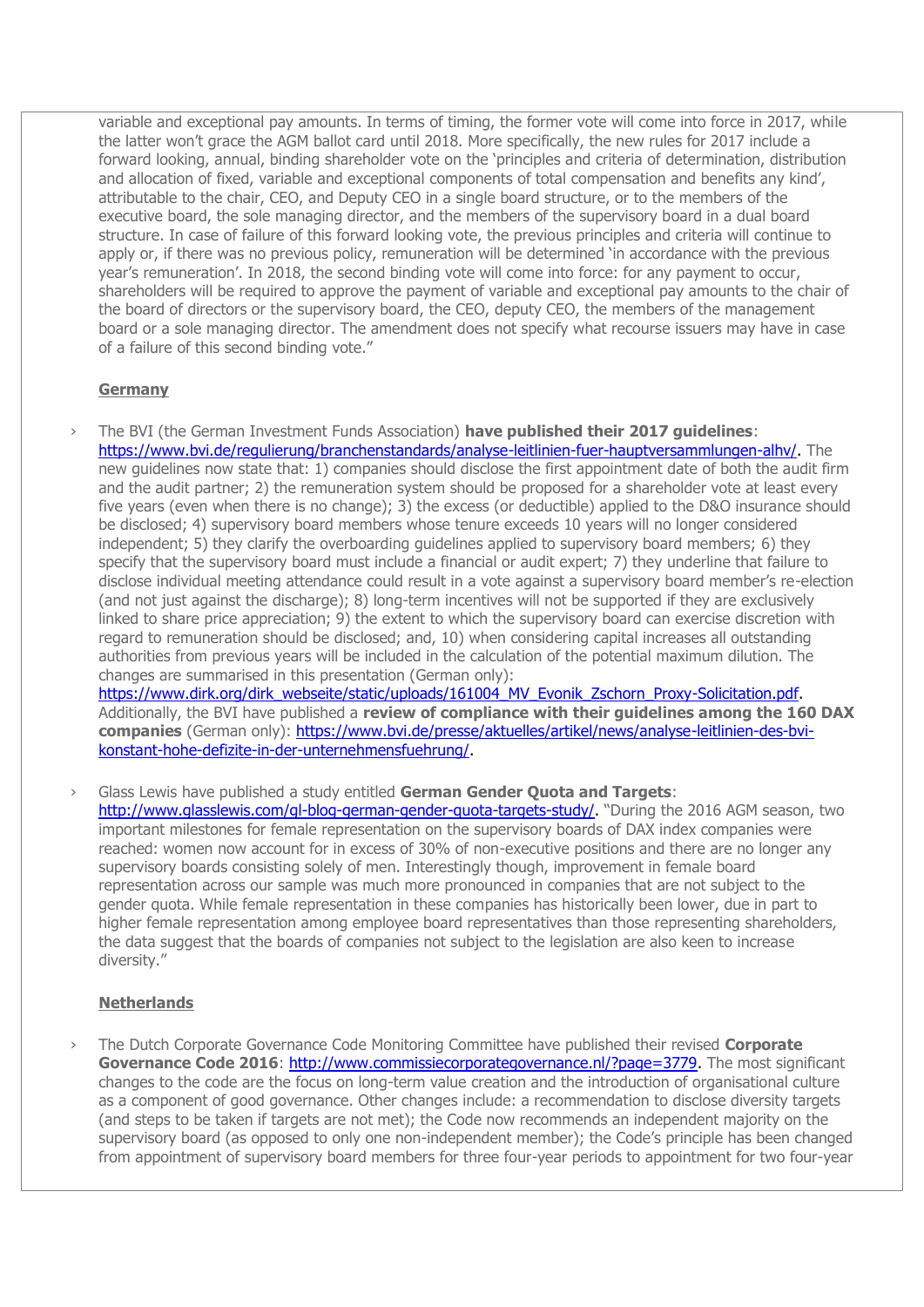periods (reappointment after this is possible for a maximum of a further two two-year periods and must be justified in the report of the supervisory board); and, the Code now recommends transparency about the ratios between the remuneration of management board members and employees. Dutch listed companies are required to report in 2018 on compliance with the revised Code in the 2017 financial year. See here for an overview of the most important changes: <http://www.commissiecorporategovernance.nl/download/?id=3376> and here for the full Code: [http://www.commissiecorporategovernance.nl/download/?id=3367.](http://www.commissiecorporategovernance.nl/download/?id=3367)

## **Switzerland**

› The Ethos Foundation have published their **2017 Proxy Voting Guidelines and Corporate Governance Principles**: [https://www.ethosfund.ch/en/news/ethos-proxy-voting-guidelines-2017-new-good-governance](https://www.ethosfund.ch/en/news/ethos-proxy-voting-guidelines-2017-new-good-governance-requirements)[requirements](https://www.ethosfund.ch/en/news/ethos-proxy-voting-guidelines-2017-new-good-governance-requirements). "In particular, the 2017 edition foresees that members of the executive management will no longer be accepted as board members. In addition, the maximum duration of the external audit firm's mandate is set at 20 years in line with the practice adopted by the European Union. Regarding authorisations to issue capital for general purposes without pre-emptive rights, a single authority may not exceed 15% of issued capital down from 20% currently. Finally, the discharge will not be granted to the governing bodies, in particular when the company is in the situation of capital loss or over indebtedness." See here for the full document: [https://www.ethosfund.ch/sites/default/files/2016-12/LDPCG\\_Ethos\\_2017\\_EN\\_FINAL2.pdf.](https://www.ethosfund.ch/sites/default/files/2016-12/LDPCG_Ethos_2017_EN_FINAL2.pdf)

### **United States**

- › Georgeson have published their **2016 Annual Corporate Governance Review**: [http://www.georgeson.com/us/resource/Pages/acgr.aspx.](http://www.georgeson.com/us/resource/Pages/acgr.aspx) "Georgeson's authoritative Annual Corporate Governance Review gives a critical look at the key trends for the annual meetings, shareholder initiatives and proxy contests of the 2016 proxy season. Moreover, this comprehensive document provides the definitive set of 2016 proxy data for your reference, and an analysis of the trends that may affect the 2017 proxy season. Georgeson explores the rise of shareholder activism and the increase of shareholder engagement between issuers and investors. Other key topics examined include: 1) The rise of proxy access; 2) Trends in shareholder engagement; 3) Increasing focus on board composition in director elections; 4) Say on pay and pay-for-performance disconnect; and, 5) Shareholder activism and contested solicitations." See here to download the report: [http://www.georgeson.com/us/resource/Pages/acgr\\_online.aspx.](http://www.georgeson.com/us/resource/Pages/acgr_online.aspx)
- › Bloomberg reports that **Wells Fargo Splits Chairman, CEO Roles After Account Scandal**: [https://www.bloomberg.com/news/articles/2016-12-01/wells-fargo-separates-chairman-and-chief-executive](https://www.bloomberg.com/news/articles/2016-12-01/wells-fargo-separates-chairman-and-chief-executive-officer-roles)[officer-roles](https://www.bloomberg.com/news/articles/2016-12-01/wells-fargo-separates-chairman-and-chief-executive-officer-roles). "Wells Fargo & Co. changed its bylaws to require a separate chairman and chief executive officer, breaking with most of its U.S. peers after years of sales abuses in its branches spiralled into a national scandal. That move is significant in an industry that has long fought off pressure from corporate governance activists and shareholders including pension managers, but it won't change Wells Fargo's current leadership. John Stumpf had held both roles at Wells Fargo until he stepped down in October under pressure from lawmakers. Tim Sloan was promoted that month to CEO, while Stephen Sanger became non-executive chairman."
- › The Wall Street Journal reports that **Exxon Faces Dilemma on Rex Tillerson's Pay**: [http://www.wsj.com/articles/exxon-faces-dilemma-on-rex-tillersons-pay-1481733021.](http://www.wsj.com/articles/exxon-faces-dilemma-on-rex-tillersons-pay-1481733021) "Exxon Mobil Corp.'s board faces a difficult decision over how to make a financial break with Chief Executive Rex Tillerson, who will step down at year's end now that Donald Trump has chosen him as secretary of state. The oil giant, which announced Mr. Tillerson's departure Wednesday, is considering whether to grant him more than \$175 million in stock compensation that he is currently eligible for only upon hitting the retirement age of 65 in March. The board also has to decide whether to grant the shares immediately, instead of over years. Allowing Mr. Tillerson to retire early and cash out would be a break from company policy under which vesting occurs after a decade. It could also open Exxon to criticism it is giving Mr. Tillerson a gift as he heads to a government post in which he could have vast influence over Exxon's fortunes. However, if the cabinet nominee is able to fully divest his Exxon holdings, that would alleviate concerns over how he could personally benefit from State Department actions that help Exxon."